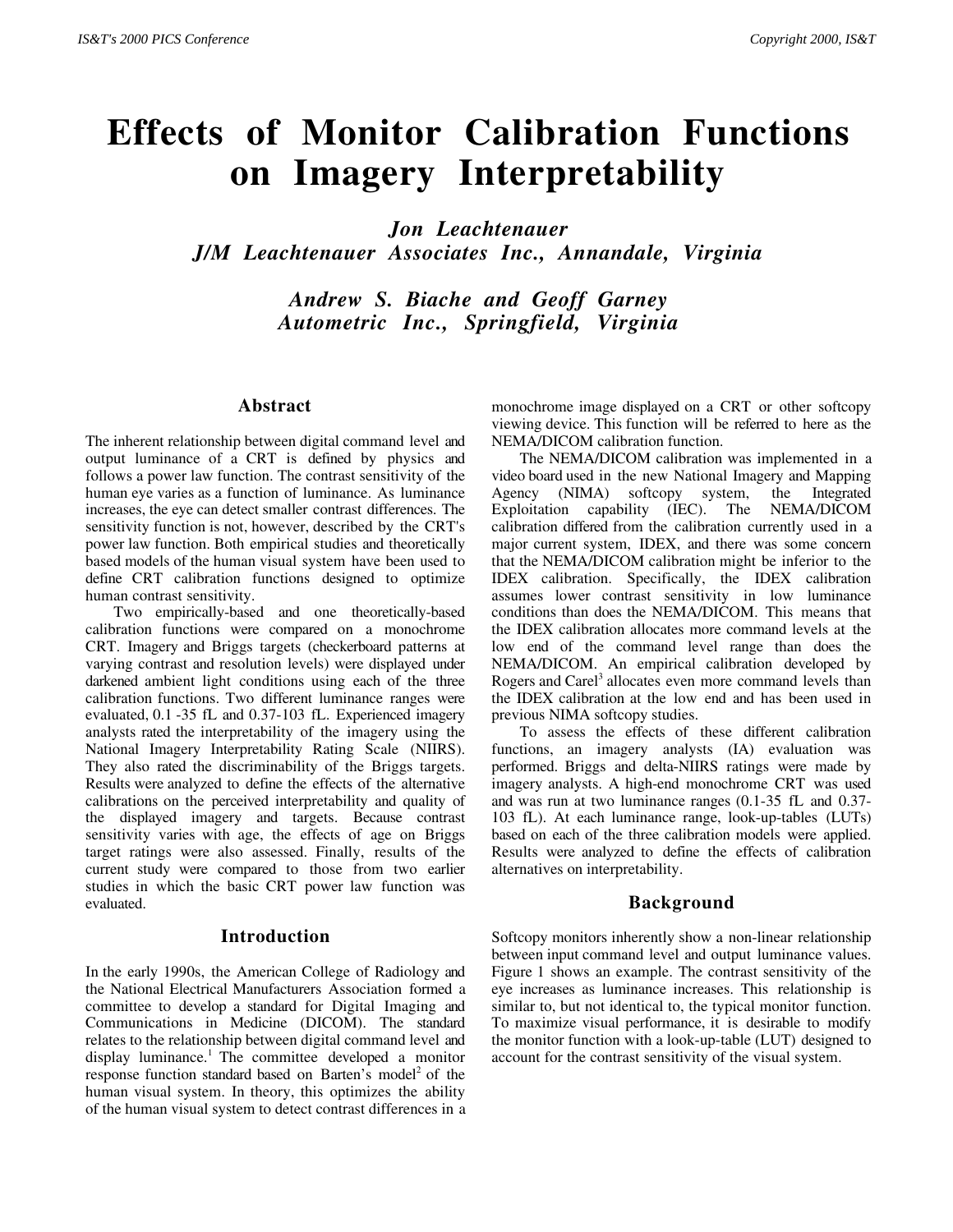

*Figure 1. Typical command level/luminance function*

Various investigators have attempted to develop an optimum correction function. A typical approach has been to design a test target and then to capture visual response data as a function of changes in display parameters. The IDEX calibration was developed on this basis.<sup>3</sup> Small target detection studies were run with the size of the target and background luminance varied. The luminance of the target was increased until it could be detected. Response data were analyzed to define modulation thresholds as a function of background and target luminance.

The function used for IDEX calibration is apparently based on this experimental data, but is not directly defined by the data. There appear to have been some empirical adjustments that are not, as far as these authors know, documented. The function is currently defined by a fivedegree polynomial related to normalized command level and output luminance.

A second calibration function was defined in a study performed by Rogers and Carel.<sup>4</sup> Sine wave targets were displayed and adjusted until the bars could be seen. Target size, spatial frequency, luminance, and surround luminance were all varied. An eleven-term regression equation was developed to predict modulation thresholds. The threshold data are cascaded to develop a calibration function.

The NEMA/DICOM model<sup>1</sup> takes a different approach. Barten,<sup>2</sup> using theory and reference to previous empirical data, developed a model of the human visual system. The model takes into account neural and photon noise, lateral inhibition, optical MTF of the eye, integration angle, and viewing angle. Results of empirical studies were used to demonstrate the validity of the model. The NEMA/DICOM calibration defines modulation thresholds for certain viewing assumptions (two-degree target, four-cycles/degree spatial frequency). Using the user defined maximum and minimum luminance values (Lmax and Lmin), the model calculates threshold modulation values and cascades the values to define a desired calibration function.

A comparison of the IDEX and NEMA/DICOM models showed the IDEX model to be more conservative at low luminance levels. The IDEX model assumes higher Cm thresholds and thus devotes more command levels to the lower luminance levels. Predictions generated by the Rogers and Carel model were reviewed to define a calibration that might be even more conservative than the IDEX calibration. Assuming a background luminance at 25% of Lmax, a onedegree target subtense (vs. the two degrees assumed by NEMA/DICAOM) and four cycles/degree spatial frequency (same as NEMA/DICOM) results in more conservative Cm values at low luminance. Figure 2 shows a comparison of the modulation thresholds defined by the three. The NEMA/DICOM model is most optimistic regarding modulation thresholds, the Rogers and Carel least optimistic.



*Figure 2. Comparison of modulation thresholds.*

Previous studies <sup>5,6</sup> have compared the IDEX calibration to the basic CRT power law functions. The principal effect of the IDEX calibration has been to produce more uniform Briggs scores as a function of target brightness. Overall Briggs scores and NIIRS rating differences were quite small (less than 0.1 NIIRS, less than 3 levels for the Briggs C-7 target).

#### **Method**

A high quality monochrome monitor was calibrated to two luminance levels. Briggs targets, visible images, and radar images were run through the three calibration LUTs and displayed. Imagery analysts provided Briggs ratings and delta-NIIRS ratings on the displayed imagery. Results were analyzed to determine the effects of the alternative calibrations.

#### **Rating Scales**

The 15-level Briggs targets<sup>7</sup> were used in this study as opposed to the normal 8-level targets in order to achieve better sensitivity across the display dynamic range. Figure 3 shows an example of the 17 checkerboards within each of the 15 Briggs targets in a target set. The figure also shows the score associated with the boards. Boards are scored from 10 to 90. Target sets vary in terms of the command level difference between the dark and light squares in each checkerboard. Target sets are defined with command level differences of  $1,3,7$  and  $15$  counts (C-1, C-3, C-7, and C15).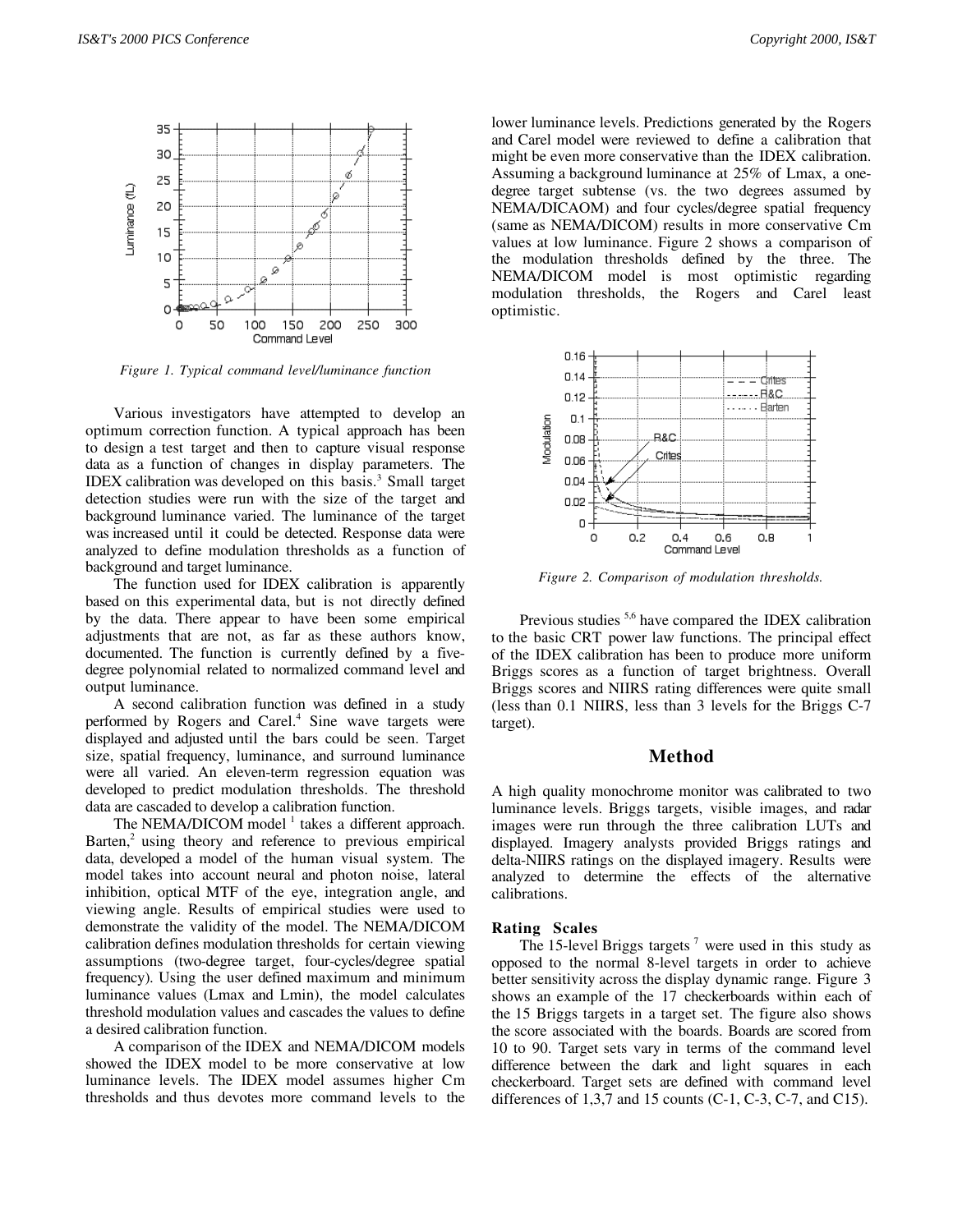

*Figure 3. Example of Briggs target.*

Briggs ratings require the observer to define the smallest checkerboard (in each set of 17) where the squares can be separately distinguished. The smallest target receives a score of 91, the largest a score of 6. The smallest board is then rated in terms of square definition with ratings ranging from 1 (well-defined squares) to 5 ("blobs"). These ratings are subtracted from the size scores so that the range of scores is 1 to 90. If the largest pattern in each set can not be resolved, a score of 0 is given.

NIIRS ratings  $8$  are made on a 0 to 9 scale. Each level is defined by six criteria or interpretation tasks; e.g., identify individual rail cars by type. The tasks are of increasing difficulty from 0 to 9 and thus require increasingly better image quality. Separate NIIRS exist for each image type (visible, IR, radar). In the present study, NIIRS difference ratings (delta-NIIRS) were made at the decimal level.

#### **Imagery**

The Briggs C-1, C-3, and C-7 targets were used in the evaluation. They were rated at both 1x and 2x magnification. Fifteen visible and ten radar images were selected for the evaluation. The visible images were selected in part on the basis of their histograms. Five were normally distributed, five were skewed to the left (dark), and five were skewed to the right (bright). The radar images all tended to be skewed to the left. The IDEX calibration was used as the standard, images with the other two calibrations were delta-NIIRS rated relative to the standard.

#### **Monitor Calibration**

The monitor used was a two mega-pixel monochrome monitor with a pixel density of 100 ppi. Using full field targets, the monitor was calibrated to a dynamic range of 0.1 to 35 fL, the standard IDEX calibration. To assess the applicability of the IDEX calibration to other than the standard IDEX dynamic range, the monitor was also calibrated to a range of 0.37 to 103 fL. The goal had been to match the two calibrations in terms of dynamic range but this was not possible. The dynamic range was 25.4 dB for the Lmax of 35 fL and 24.4 dB for the Lmax of 103 fL. The three LUTs applied to each Lmax set-up were defined according to the respective calibration functions. In the case of the IDEX calibration, this simply involved normalizing the command level and luminance range and running the defining equation. In the case of the NEMA/DICOM and Rogers and Carel calibration, modulation thresholds were computed and cascaded to generate the final LUT.

#### **Evaluation Procedure**

It was originally intended to run 12 analysts through the evaluation. Because contrast discrimination is known to degrade with age, the goal was to split the analyst sample equally across three age groups, 20-30, 30-40, and 40-50. After running several analysts, it was discovered that there was a software/hardware interaction that changed the image mapping depending on the location of the cursor in the image. Accordingly, it was necessary to begin again. In the second repetition, only ten analysts were available, five in the 40-50 age group, four in the 30-40, and one in the 20- 30. The sample was therefore defined as 20-39 and 40-50.

In each case, the evaluation began with Briggs ratings at 1x and 2x magnification on the 0.1-35 fL calibration. Delta-NIIRS ratings were then made at 2x magnification. The process was repeated at the 0.37 to 103 fL calibration.

#### **Data Analysis**

Analysis began with outlier analysis. Analyses of variance were performed on all of the rating data. Variables for the Briggs data included calibration, target contrast, and target brightness. The effects of analyst age were also tested. For the delta-NIIRS ratings, variables included calibration, image type, and histogram skew.

#### **Results**

Results were analyzed to determine the performance of the three calibration models as a function of maximum luminance (Lmax). Potential interactions with analyst age and image histogram distribution were also investigated. No outliers were found in the Briggs rating data. Rater-group correlations ranged from 0.85 to 0.96. For the delta-NIIRS ratings, one IA reported no differences and one reported very large differences. Data were run with and without these two IAs; final results were reported without the data from these two IAs.

#### **Briggs Ratings**

Overall Briggs scores are shown in Figure 4. The effect of Lmax was not statistically significant and none of the calibrations differed significantly from each other. Figure 5 shows results as a function of target contrast level. Again, none of the calibration differences were statistically significant. Rating variability for the C-1 target, however, was significantly greater than for the C-3 and C-7 targets.

The effects of target brightness level are shown in Fig. 6 for the C-3 target. Target 1 is the darkest target and target 15 the brightest. Results generally follow the same pattern, except that the Rogers and Carel calibration does not show the same fall-off for the darkest target as the other two calibrations. This is consistent with the form of the calibration. The Rogers and Carel model assumes a higher Cm threshold than do the other two models.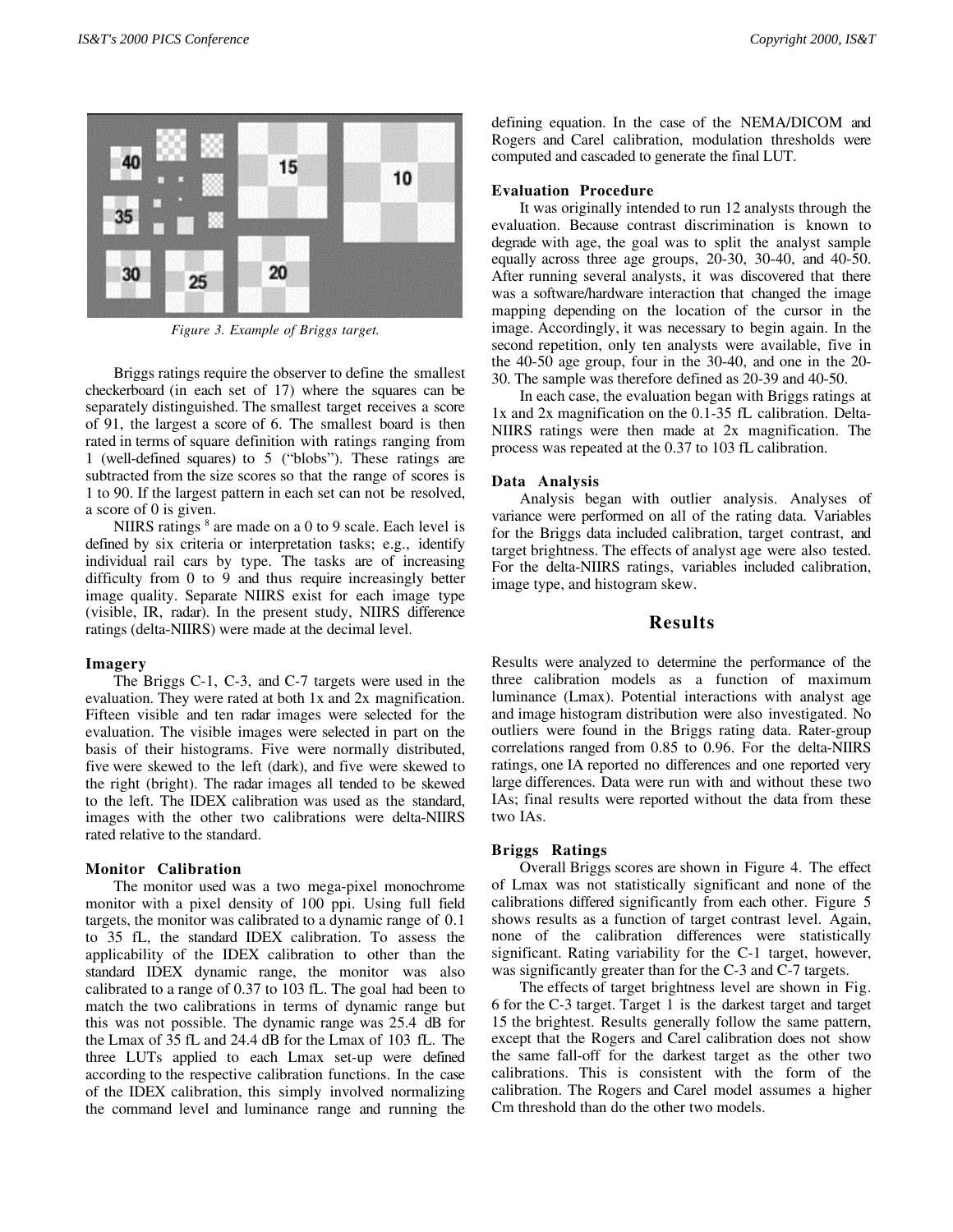

*Figure 4. Overall Briggs ratings.*



*Figure 5. Briggs results as a function of target contrast.*

The effects of age group are shown in Figure 7 for the C-7 target. There was a significant target contrast by age group interaction. The difference between the two age groups decreased as contrast increased. The correlation between age and Briggs scores accounts for 39% of the variance observed in Briggs scores. With the under-30 data point removed, age accounts for 60% of the observed variance.



*Figure 6. Effects of target brightness, C-3 target.*



*Figure 7. Effects of age, C-7 target*

An attempt was made to predict Briggs results on the basis of command level differences after processing the data through the three LUTs. The attempt was not successful. It appears that other factors may also have influenced results. Absolute luminance levels and the relationship between contrast thresholds and luminance may have contributed.

#### **Delta-NIIRS Ratings**

Figure 8 shows delta-NIIRS ratings for the NEMA/DICOM and Rogers and Carel calibrations relative to the IDEX calibration. There is no statistically significant difference between the NEMA/DICOM and IDEX calibrations; ratings are significantly lower on the Rogers and Carel calibration.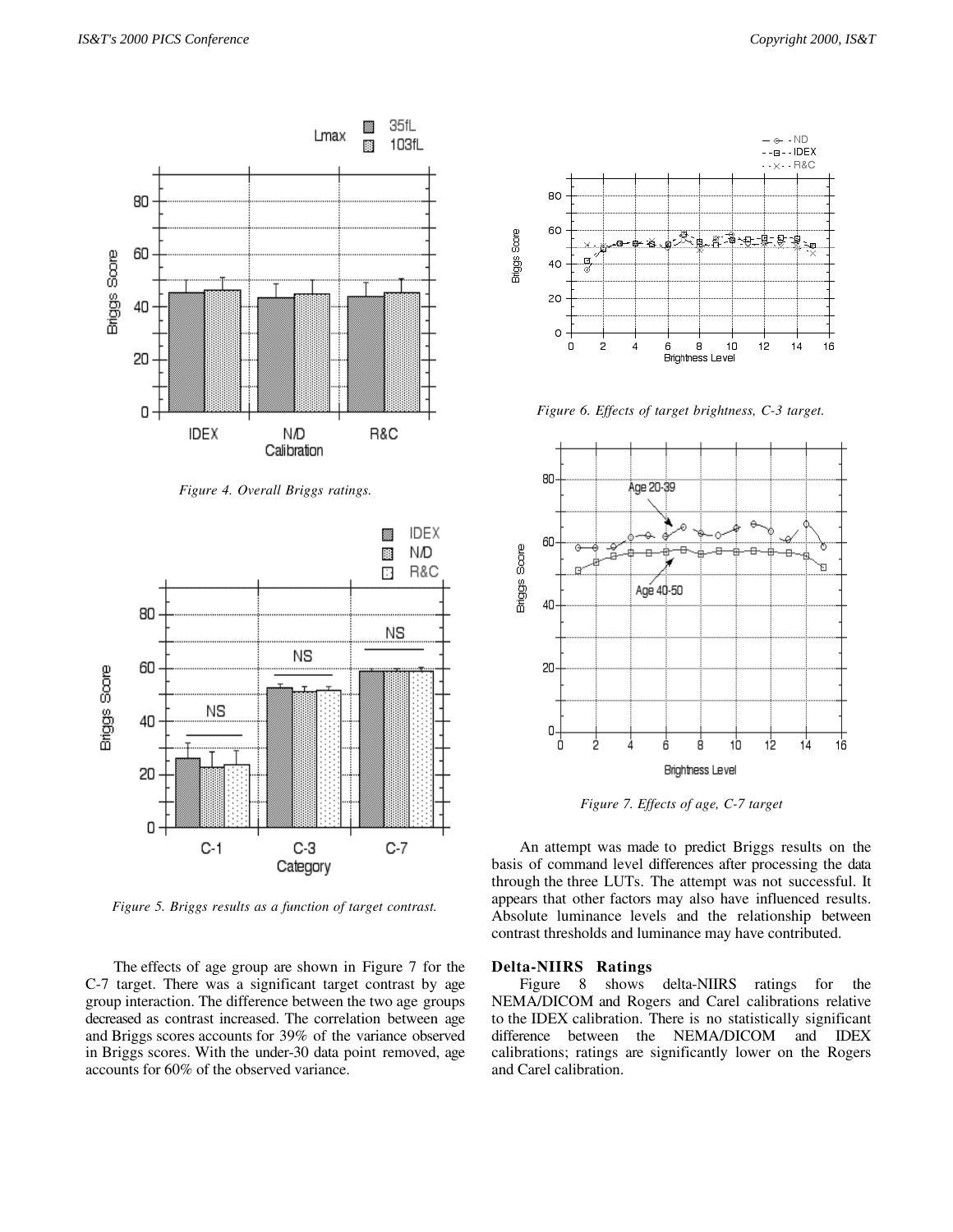

*Figure 8. Delta-NIIRS ratings for NEMA/DICOM and Rogers and Carel calibrations relative to IDEX calibration.*

The impact of varying Lmax is shown in Figure 9. Again, the NEMA/DICOM calibration does not differ. significantly from the IDEX. The effect of image type and histogram skew are shown in Figure 10. NEMA/DICOM ratings are significantly higher than IDEX for radar imagery but not for visible. Ratings for the Rogers and Carel calibration are significantly lower than IDEX for all image types.



*Figure 9. Effect of Lmax on delta-NIIRS ratings.*

# **Conclusions and Recommendations**

None of the calibrations showed statistically significant overall differences in Briggs ratings. Results appeared at least loosely correlated with the modulation thresholds defined for each of the calibrations. The Rogers and Carel function showed larger thresholds at low luminance levels; this appeared to be reflected in the Briggs scores.



*Figure 10. Effect of image type and skew on delta-NIIRS.*

Rating variability was significantly greater for the C-1 target as opposed to the C-3 and C-7, this may in part have been related to the age group effect and interaction observed. Briggs scores were significantly higher for the 20-40 year old group as opposed to the 40-50 year olds. The difference was greatest for the C-1 target and least with the C-7 target (although still significant). There was not a significant interaction between calibration and age group, indicating that the findings are applicable to both groups.

For the delta-NIIRS ratings, the NEMA/DICOM and IDEX calibrations did not differ significantly on an overall basis. The NEMA/DICOM calibration provided statistically significant higher ratings for radar imagery, the difference for visible was not significant. The Rogers and Carel calibration showed results, which were significantly lower than the IDEX (and NEMA/DICOM) calibration.

Based on these findings, it is recommended that the NEMA/DICOM calibration be used for IEC applications where the calibration has been integrated into the video driver. Where this is not the case, the NEMA/DICOM calibration is recommended because it is tied to a model of the human visual system. For those situations where the IDEX calibration is in place, no change is recommended. The small difference between the NEMA/DICOM and IDEX calibrations does not warrant any resource expenditure.